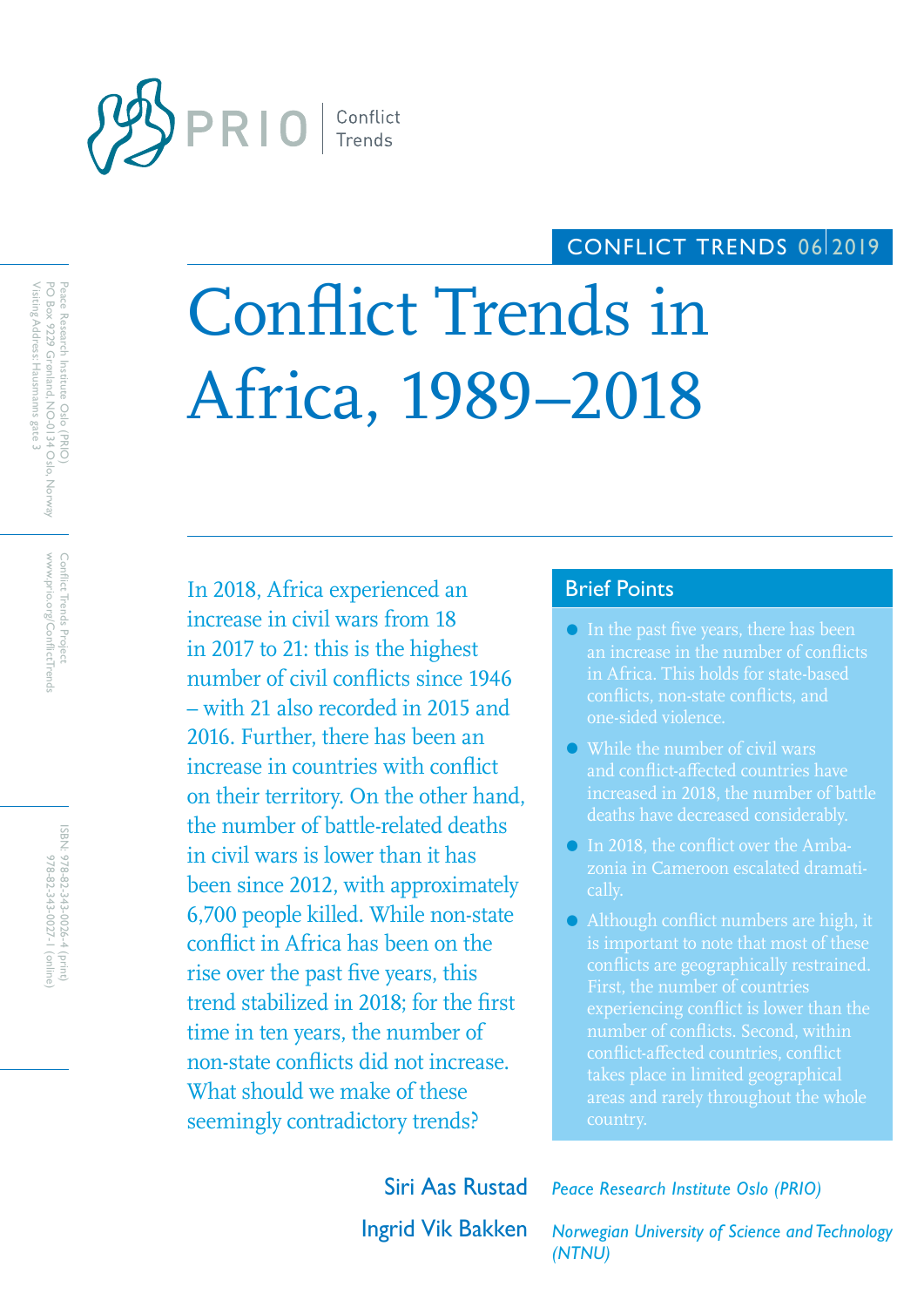#### **Introduction**

During the past six decades, the African continent has seen some very severe civil wars. Some of the deadliest conflicts, such as the Biafran War in Nigeria in the 60s and 70s, the Congo Wars and the Rwandan genocide in the 90s, and the Ethiopian and Eritrean war from 1999–2000, have come to an end. Yet, in recent years, the number of conflicts has grown substantially. Below, we describe the scope of conflicts in Africa and provide some explanations for the trends we see.<sup>1</sup> We conclude with some general remarks and recommendations for policy makers and practitioners.

#### **Types and Severity of Conflict**

In Figure 1, all the violent conflicts in Africa are displayed and broken down into different conflict types. We distinguish between three conflict types: state-based conflict, non-state conflict, and one-sided violence. Figure 1 also displays the numbers of battle-related fatalities, which is another way of evaluating the extent and intensity of conflict. To be included in the data, a conflict has to reach 25 battle-related deaths within a calendar year. Battle-related deaths are defined as those caused by the

warring parties that can be directly related to combat.

#### *State-Based Conflict*

The total number of state-based conflicts, i.e. conflict where at least one of the actors is state government, is marked with light blue. Statebased conflict tends to get the most attention, as it is globally the most common and most deadly type of conflict. This category includes both conflicts between states and internal conflicts

As is apparent from the graph, there has been a marked increase in the number of state-based conflicts in Africa over the past five years. In 2018, Africa experienced 21 state-based conflicts. This is a return to the all-time high in 2015 and 2016. Globally, we saw a decrease from 2017 to 2018. In 2018, the conflict in Angola fell below the threshold, while Central African Republic, Rwanda, Burkina Faso and Mozambique were new conflict countries. All of these are low intensity conflicts. While the two first saw a continuation of recent conflicts, the latter two are experiencing new conflicts with Islamist groups not previously operating in the country. The Islamic State (IS) is still a large actor in Africa, involved in conflicts in five countries (Chad, Libya, Mali, Nigeria, and Niger). Nonetheless, the most notable change is the conflict in Cameroon. The Ambazonia region of Cameroon is currently the object of a secession conflict. The political conflict turned violent in 2017 and escalated in 2018. If the escalation continues, this conflict may be classified as a war starting in 2019.

In 2018, the number of conflict-affected countries rose from 14 in 2017 to 17 in 2018. This is the second highest number since 1946, only surpassed by 2016 with 18 countries. This suggests that while the conflict areas are still geographically limited (see Figure 4), there is an increasing number of conflict-affected countries.

However, despite the past year's increase in both the number of conflicts and conflict countries, we see that there is a substantial *decrease* in battle-related deaths. In 2017, state-based conflicts caused around 9,300 battle-related deaths; in 2018, this has decreased to 6,700. This is the lowest number since 2012. Moreover, as displayed in Figure 3 the majority of battle deaths in 2018 occurred in three countries: Nigeria, Somalia and Cameroon. The former two are the only conflicts with more than



Figure 1: Conflict types and battle deaths (trends over time). Source: UCDP/PRIO database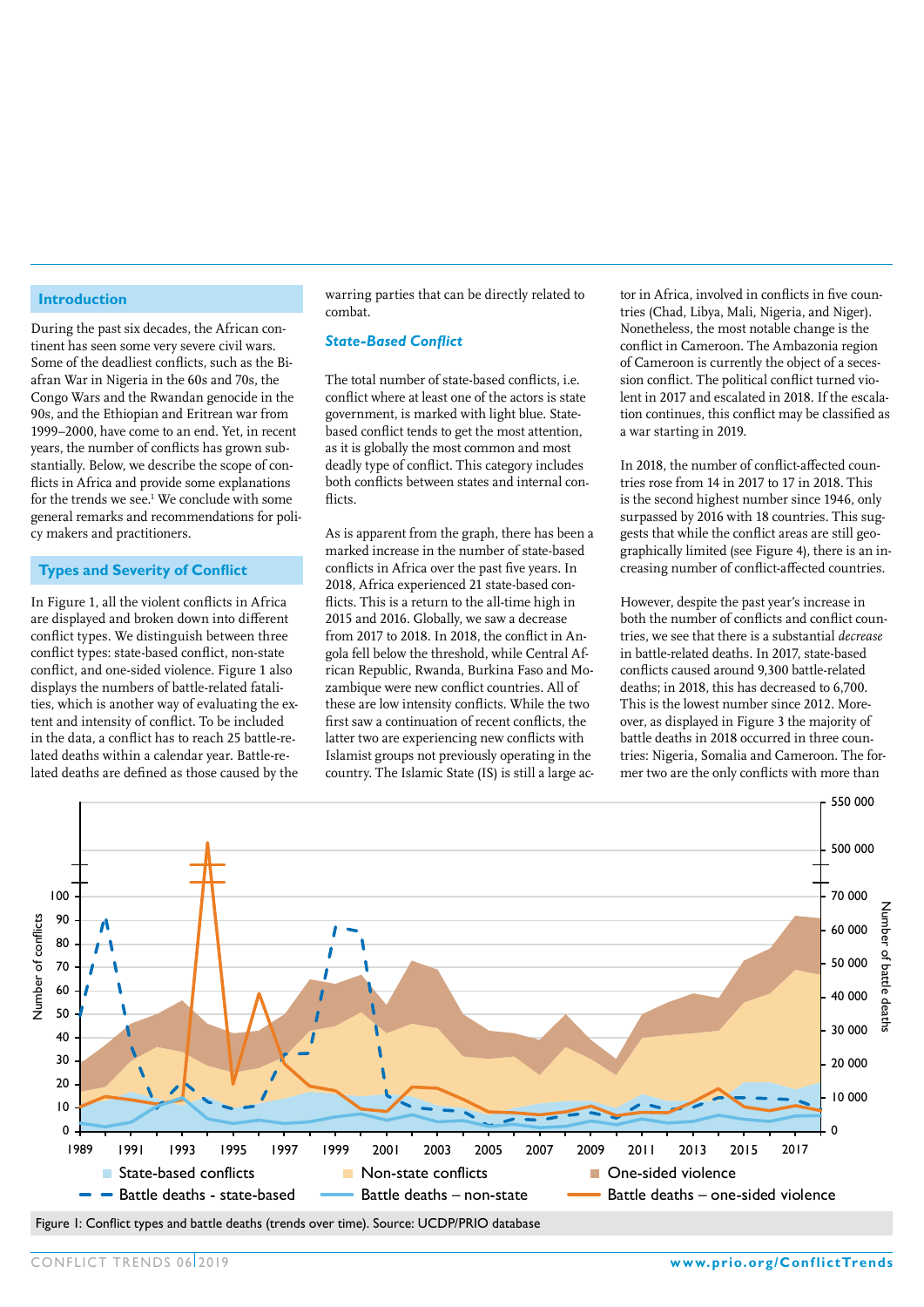

Figure 2: Comparing share of battle deaths for non-state conflict in 2017 and 2018. Source: UCDP/PRIO database

1,000 battle deaths. The relatively low number of battle deaths suggests that the increase in conflicts has not led to a substantive increase in the intensity of conflict.

### *Non-State Conflict*

State-based violence is not the only type of conflict that is prevalent in Africa. Non-state conflict is defined as a conflict fought between two organized groups, neither of which is related to the state. In Figure 1, these conflicts are marked with pale yellow.

In Africa, the number of non-state conflicts has increased dramatically over the last five to six years, peaking in 2017 with 50 non-state conflicts, compared to 24 in 2011. In 2018, the number has decreased to 46. This makes Africa the continent with the highest number of non-state conflicts. The levels of battle deaths in non-state conflicts is stable from 4,609 in 2017 to 4,649 in 2018. However, we see in Figure 2 a new set of countries with high levels of nonstate battle-related deaths. These have increased



Figure 3: Share of battle deaths for state-based and non-state conflict in 2018. Source: UCDP/ PRIO database

in Nigeria and DR Congo in particular, while decreasing substantially in Sudan and Central African Republic.

Figure 3 compares the levels of battle deaths between state-based and non-state conflicts. Most countries with state-based conflicts see very little non-state violence. On the other hand, in Nigeria and DR Congo, we see high levels of both. However, three countries stand out: Libya, Central African Republic, and Ethiopia. These all have a low (or non-existent) level of state-based violence, but a comparatively high level of nonstate violence. The former two are typical countries with weak levels of state control. In Ethiopia, the battle deaths from non-state conflict are mainly linked to ethnic communal violence.

## *One-Sided Violence*

Another important part of the conflict picture is one-sided violence. One-sided violence is defined as violence against civilians by a formally organized group, which can be either the state or a non-state actor.

The number of organized groups perpetrating one-sided violence is marked with brown in Figure 1. There has been a substantial increase in



Figure 4: Geographic location of conflict in 2018. Source: UCDP/PRIO database